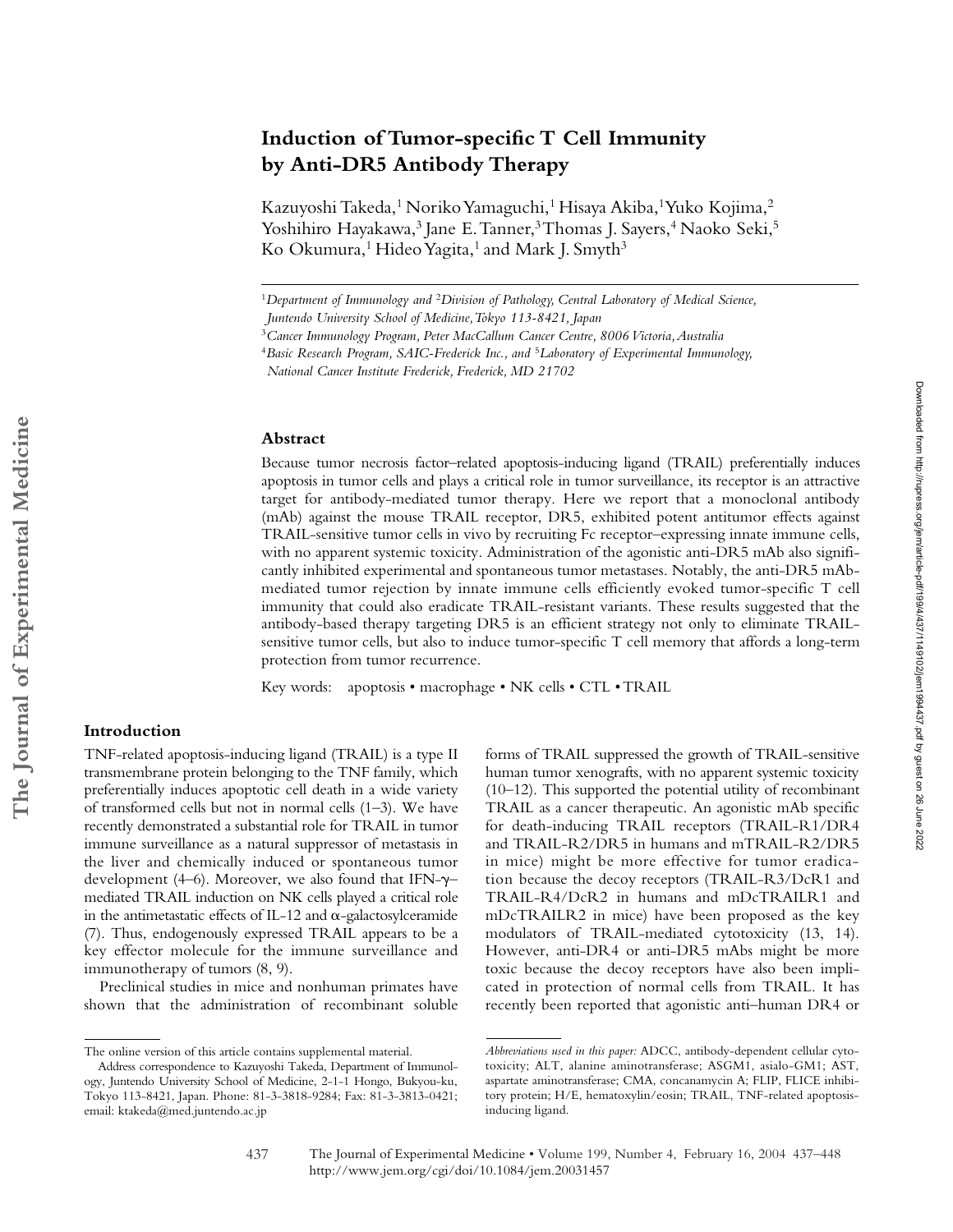DR5 mAbs exhibited potent tumoricidal activities against human tumor xenografts in nude or SCID mice (15, 16). However, these studies could not address the potential toxicity of anti-DR4 and anti-DR5 mAbs in vivo or their effects on host immunity because the mAbs were not reactive with mouse DR5 on normal tissues and the therapy was performed in immunodeficient mice. In this study, we have examined the antitumor effects of an anti–mouse DR5 mAb, MD5-1, against syngeneic tumor growth and metastasis in immunocompetent mice. This mAb not only inhibited the growth of TRAIL-sensitive tumor cells in vivo without toxicity, but also primed tumor-specific T cells that could eradicate TRAIL-resistant variants. The critical contribution of FcR-bearing innate immune cells to these processes was revealed.

#### **Materials and Methods**

*Mice.* BALB/c and CB17-scid (SCID) mice at 6 wk of age were from Charles River Japan Inc. and The Walter and Eliza Hall Institute of Medical Research. IFN- $\gamma$ -deficient (IFN- $\gamma^{-/-}$ ), perforin-deficient (perforin<sup>-/-</sup>), or TRAIL-deficient (TRAIL<sup>-/-</sup>) BALB/c mice and RAG-2-deficient (RAG-2<sup>-/-</sup>) C57BL/6 mice were derived as previously described (4–7). FcR common  $\gamma$  chain–deficient (FcR $\gamma^{-/-}$ ) or Fc $\gamma$ RIIB-deficient (Fc $\gamma$ RIIB<sup>-/-</sup>) BALB/c mice were from Taconic (17, 18). All mice were maintained under specific pathogen-free conditions and used in accordance with the institutional guidelines of Juntendo University and Peter MacCallum Cancer Centre. Animal care was provided in accordance with the procedures outlined in the National Institutes of Health Guide for the Care and Use of Laboratory Animals.

*Antibodies.* Anti–mouse CD16/32 (FcR) mAb (2.4G2), anti– mouse CD11b mAb (5C6), control hamster Ig (UC8-1B9), anti– mouse CD4 mAb (GK1.5), anti–mouse CD8 mAb (53-6.7), anti–mouse FasL mAb (MFL3), and anti–mouse TRAIL mAb (N2B2) were prepared in our laboratory as previously described (4, 19). Biotinylated anti–mouse F4/80 mAb (A3-1) was purchased from Caltag, biotinylated anti–mouse CD205 mAb (NLDC-145) was purchased from Cedarlane Laboratories, and biotinylated rat IgG2a $\kappa$  (R35-95) and rat IgG 2b $\kappa$  (A95-1) were purchased from BD Biosciences. A hamster IgG2 anti–mouse DR5 mAb (MD5-1) was generated by immunizing an Armenian hamster with mouse DR5-Ig fusion protein (DakoCytomation), fusing the splenocytes with P3U1 mouse myeloma cells, and then screening the reactivity to mouse DR5-transfected BHK (BHKmDR5) cells by flow cytometry. MD5-1 was purified from ascites using a protein G column. Biotinylation was performed as previously described (20). Requests for MD5-1 should be addressed to H. Yagita (hyagita@med.juntendo.ac.jp).

*Tumor Cell Lines.* TRAIL-sensitive 4T1 mammary carcinoma, TRAIL-resistant Fc $\gamma$ RIIB-expressing A20 B lymphoma and P815 mastocytoma, and TRAIL-resistant L5178Y T lymphoma have been described (4, 6, 18, 21). TRAIL-sensitive R331-mock renal carcinoma and TRAIL-resistant R331–FLICE inhibitory protein (FLIP) transfectants were prepared as previously described (22). Mouse Fas- or mouse Fn14-transfected L5178Y cells were prepared as previously described (23).

*Flow Cytometric Analysis.* Immunofluorescent staining with biotinylated mAb and flow cytometric analyses were performed as previously described (4).

*Cytotoxicity Assay.* Cytotoxic activity was tested by a 4-h 51Cr release assay as previously described (4, 5). Susceptibility of tumor cells to TRAIL-mediated cytotoxicity was examined using murine TRAIL-transfected 2PK-3 (mTRAIL/2PK-3) or mock-transfected 2PK-3 (mock/2PK-3) as the effector cells (4, 5). Susceptibility to MD5-1 cytotoxicity was tested in the presence of FcR-expressing P815 cells, NK cells, or macrophages. Splenic NK cells and peritoneal exudate macrophages were prepared from RAG-2<sup>-/-</sup> or FcR $\gamma^{-/-}$  mice as previously described (4, 24). In some experiments, the cytotoxicity assay was performed in the presence of 10  $\mu$ g/ml anti-FcR mAb, 10  $\mu$ g/ml z-VAD-fmk (Peptide Institute), or 5 nM concanamycin A (CMA; Wako Pure Chemicals). In some experiments, the indicated amount of biotinylated MD5-1 was cross-linked with 5  $\mu$ g/ml streptavidin (Wako Pure Chemicals) or unlabeled MD5-1 was cross-linked with effector cells fixed with 1% paraformaldehyde (25). Data are represented as the mean  $\pm$  SE of triplicate samples.

*Complement-mediated Lysis.* Complement-mediated lysis with rabbit serum (Low-Tox M; Cedarlane Laboratories) or mice serum was performed as previously described (26). As a positive control, freshly isolated splenocytes were lysed after incubation with anti-Thy1.2 mAb (J1j).

*Histological Examination.* Hematoxylin/eosin (H/E) staining of paraffin-embedded liver and thymus sections was performed as previously described  $(27)$ . For immunohistochemistry, 3- $\mu$ m cryostat sections were air dried and fixed with acetone for 10 min at 4C. Endogenous biotin was blocked by Avidin/Biotin Blocking Kit (Vector Laboratories). The sections were then incubated with an appropriate concentration of primary antibody followed by detection using the avidin-biotinylated peroxidase complex method (ABC; Vector Laboratories). CD205 (DEC205) was detected by further amplification with biotinylated tyramide (PerkinElmer) according to the manufacturer's instructions.

*Serum Transaminases.* Naive BALB/c mice were i.p. injected with MD5-1 or control Ig  $(300 \mu g/mouse)$  three times at 3-d intervals, and then the sera were collected from individual mice 2, 8, 20, 48, and 72 h after the last injection. Serum transaminase (alanine aminotransferase [ALT] and aspartate aminotransferase [AST]) activities were measured by the standard photometric method using Hitachi type 7350 automatic analyzer.

*Subcutaneous Tumor Growth.* Mice were inoculated with the indicated number of 4T1 cells or R331-mock cells s.c. in the hind frank, and then administered i.p. with 200  $\mu$ g MD5-1 or control Ig on days 0, 4, and 8. Some groups of mice were also treated i.p. with 300  $\mu$ g anti-CD11b mAb and/or 50  $\mu$ g antiasialo GM1 (ASGM1) Ab (Wako Pure Chemicals) on days  $-1$ , 4, 9, and 13. In some experiments, mice were inoculated with  $2 \times$  $10<sup>4</sup>$  4T1 cells, and then 200  $\mu$ g MD5-1 were i.p. injected five times at 3-d intervals starting at day 15 or 25. Tumor size was measured periodically as previously described (5). Data are represented as the mean  $\pm$  SE of five mice in each group.

*Assessment of Tumor-specific T Cell Immunity.* Wild-type BALB/c or SCID mice were inoculated with the indicated number of 4T1 cells in the mammary gland and administered i.p. with 200  $\mu$ g MD5-1 or control Ig on days 0, 4, and 8. The MD5-1– treated tumor-free mice were then rechallenged with  $5 \times 10^3$ 4T1 or R331-mock cells s.c. in the opposite flank on day 42. Some groups of these mice were administered i.p. with  $100 \mu$ g anti-CD4 and/or anti-CD8 mAb on 0, 4, 7, and 11 d after the rechallenge. Effective depletion of CD4<sup>+</sup> and/or CD8<sup>+</sup> T cells was verified by flow cytometry. As a control, naive mice were challenged with the same number of 4T1 or R331-mock cells. As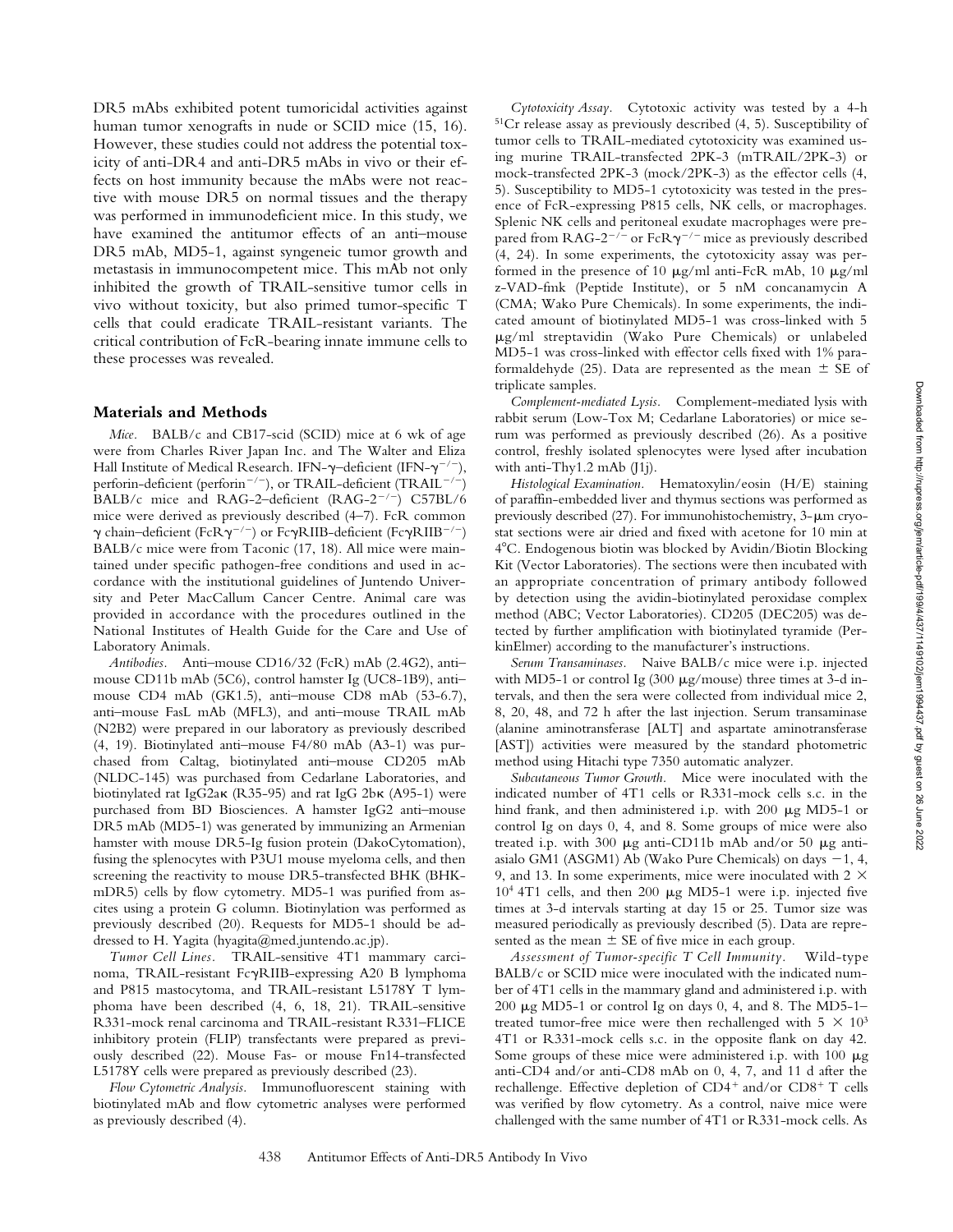another control, naive mice were inoculated s.c. with  $5 \times 10^5$  irradiated (20,000 rad) 4T1 cells resuspended in serum-free RPMI 1640 medium after preincubation with 10  $\mu$ g/ml MD5-1 or control Ig and rechallenged with  $5 \times 10^3$  or  $2 \times 10^5$  live 4T1 cells on day 42. In adoptive transfer experiments,  $5 \times 10^7$  nylon wool– purified T cells from the spleens of naive mice or the mice that had rejected 4T1 after MD5-1 treatment were i.v. injected into naive SCID mice 2 d after 4T1 ( $5 \times 10^3$ ) inoculation into mammary fat pad. Data are represented as the mean  $\pm$  SE of five to seven mice in each group.

In another set of experiments, wild-type or perform<sup>-/-</sup> BALB/c mice were s.c. inoculated with 104 R331-mock or R331-FLIP cells and i.p. administered with 200  $\mu$ g MD5-1 or control Ig on days 0, 4, and 8. As a control, naive mice were inoculated with  $5 \times 10^5$  irradiated (20,000 rad) R331-mock cells and rechallenged with 104 live R331-mock cells on day 42. The mice that had rejected R331-mock cells after MD5-1 treatment were then rechallenged with 104 R331-mock or R331-FLIP cells s.c. in the opposite flank on day 35. Some groups were depleted of CD8<sup>+</sup> and/or CD4<sup>+</sup> T cells as described above or i.p. administered with 300 µg anti-FasL mAb and/or anti-TRAIL mAb on 0, 1, and 7 d after the rechallenge. To determine the kinetics of T cell priming, mice were inoculated with 104 R331-mock cells followed by 200  $\mu$ g MD5-1 on days 0, 4, and 8, and then  $10^4$ R331-FLIP cells were inoculated into the opposite flank on days 0, 7, 14, or 21. To determine the strength of T cell–mediated rejection, the indicated numbers of R331-mock or R331-FLIP cells were inoculated into mice 48 d after they had rejected R331-mock cells after MD5-1 treatment. Naive or irradiated R331-mock–inoculated mice were similarly challenged as the controls.

*CTL Assay.* BALB/c mice were immunized with 105 irradiated (20,000 rad) 4T1 cells preincubated with 10  $\mu$ g/ml control Ig or MD5-1, or by rejecting  $5 \times 10^3$  live 4T1 cells after treatment with MD5-1. 8 wk after immunization, the mice were challenged with  $5 \times 10^3$  4T1 cells and then 6 d later splenocytes were prepared from the immunized and naive mice. These splenocytes were cultured with irradiated 4T1 cells and 5 U/ml of human IL-2 (BD Biosciences) for 7 d. CTL activity was analyzed by a 4-h 51Cr release assay against 4T1 or R331-mock cells.

*Statistical Analysis.* Statistical analysis was performed by twosample *t* test for the cytotoxicity, metastasis, and tumor growth data. Significant differences in tumor incidence at one time point were determined by the Fisher's exact test. P-values  $\leq 0.05$  were considered significant.

*Online Supplemental Material.* Fig. S1 shows the antimetastatic effect of MD5-1 against spontaneous metastasis of 4T1 cells and experimental metastasis of R331 cells. Metastasis experiments were performed as previously described (6, 22, 28) and procedures are detailed in the Supplemental Materials and Methods. Supplemental Materials and Methods and Fig. S1 are available at http://www.jem.org/cgi/content/full/jem.20031457/DC1.

#### **Results**

*Cytotoxic Activity of MD5-1 In Vitro.* We generated an anti–mouse DR5 mAb, MD5-1, by immunizing a hamster with mouse DR5-Ig fusion protein and screening mAb that bound to mouse DR5-transfected BHK cells, but not to mock, mouse Fas, or mouse Fn14 transfectants (Fig. 1 A). Among over 30 different types of mouse tumor cell lines, all TRAIL-sensitive tumor cells were reactive with MD5-1, as represented by 4T1 mammary carcinoma and R331 renal carcinoma (Fig. 1 A). Conversely, all MD5-1 tumor cells, such as L5178Y (Fig. 1 A), were TRAIL resistant. MD5-1 specifically precipitated a 44-kD protein from TRAIL-sensitive tumor cell lines, which was also detected by commercially available polyclonal Ab against mouse DR5 (unpublished data). These results indicated that MD5-1 was specific for mouse DR5.

Biotinylated MD5-1 exhibited a substantial cytotoxic activity against 4T1 cells only when cross-linked by streptavidin (Fig. 1 B) or when MD5-1 was immobilized or cross-linked by anti–hamster Ig mAb (unpublished data). MD5-1 also exhibited a high cytotoxic activity against 4T1 cells when cross-linked by FcR on P815 cells, which was abolished by anti-FcR mAb (2.4G2; Fig. 1 C). By contrast, MD5-1 did not inhibit the cytotoxic activity of mouse TRAIL (Fig. 1 D). These results indicated that MD5-1 acted as a death-inducing agonist when it was cross-linked.



**Figure 1.** Characterization of MD5-1 in vitro. (A) Reactivity with mouse DR5, Fas, and Fn14 transfectants and mouse tumor cell lines. The thick histograms represent MD5-1 staining and the thin histograms represent control Ig staining. (B) Cytotoxic activity of biotinylated MD5-1 against 4T1 cells in the presence  $(\square)$  or absence  $(\bigcirc)$  of streptavidin. (C) Cytotoxic activity of MD5-1 against 4T1 cells in the presence of P815 cells with ( $\circlearrowright$ ) or without ( $\Box$ ) anti-FcR mAb (2.4G2). (D) Cytotoxic activity of mTRAIL/2PK-3 against 4T1 cells in the presence of MD5-1 or anti-TRAIL mAb (N2B2). (E) Effect of z-VAD-fmk on MD5-1–mediated cytotoxicity against 4T1 tumor cells. (F) Cytotoxic activity of MD5-1 and mTRAIL/2PK3 against R331-mock and R331-FLIP cells. Similar results were obtained in two or three independent experiments.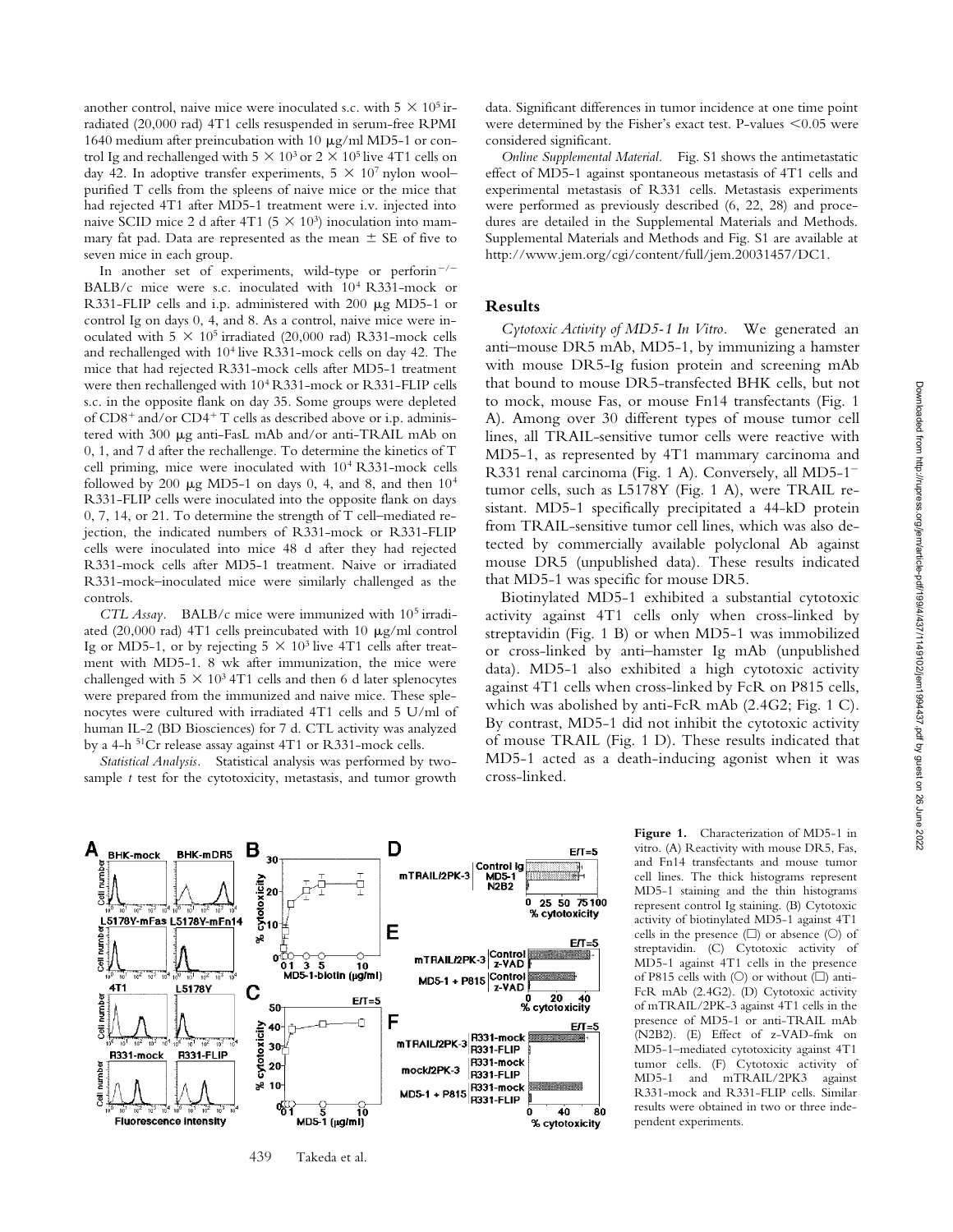

Figure 2. Cytotoxic activity of MD5-1 in the presence of FcR-bearing cells. (A) FcRmediated cytotoxic activity of MD5-1 against 4T1 tumor cells in the presence of fresh or fixed effector cells. CMA was added to inhibit perforin-dependent cytotoxicity and 2.4G2 was used to block FcyRII and FcyRIII. (B) Cytotoxic activity of MD5-1 against R331-mock and R331-FLIP tumor cells in the presence of various effector cells. (C) Cytotoxic activity of MD5-1 against 4T1 tumor cells in the presence of rabbit or mouse complement.

We also examined the caspase dependence of MD5-1– mediated cytotoxicity. The cytotoxic activity of MD5-1 induced by FcR-expressing P815 cells against 4T1 cells was completely abrogated by the pan-caspase inhibitor z-VADfmk, as was the TRAIL-mediated cytotoxicity (Fig. 1 E). Moreover, R331 cells transfected with FLIP (R331-FIP), which inhibits caspase 8–mediated death receptor signaling (29, 30), were resistant to both TRAIL- and MD5-1– mediated cytotoxicity (Fig. 1 F), despite a similar level of DR5 expression to mock-transfected R331 (R331-mock) cells (Fig. 1 A). Likewise, amongst 30 tumor cell lines tested in vitro, susceptibility to MD5-1 cytotoxicity was strictly correlated with TRAIL sensitivity (unpublished data).

Next, we examined the ability of FcR-expressing effector cells including fresh macrophages and NK cells to mediate MD5-1 cytotoxicity in vitro because these innate immune cells are well-known mediators of antibodydependent cellular cytotoxicity (ADCC) in vivo (31, 32). Macrophages induced MD5-1 cytotoxicity against 4T1 cells more effectively than NK cells, and both were inhibited by anti-FcR mAb (Fig. 2 A). MD5-1 cytotoxicity was also induced by NK cells in the presence or absence of a perforin inhibitor, CMA, suggesting that MD5-1 did not trigger the perforin-dependent ADCC by NK cells in vitro (Fig. 2 A). Consistent with this notion, macrophages and NK cells from perforin<sup>-/-</sup> mice or FasL mutant *gld* mice induced MD5-1 cytotoxicity against 4T1 cells at a comparable level to that induced by wild-type cells (unpublished data). Importantly, A20 cells that only express Fc $\gamma$ RII, macrophages isolated from FcR $\gamma^{-/-}$  mice, and paraformaldehyde-fixed  ${\rm FcR}^+$  cells, all triggered MD5-1– mediated cytotoxicity, confirming that cross-linking was sufficient to induce DR5- and caspase-mediated cell death (Fig. 2, A and B). However, live (fresh) effector cells always induced higher levels of MD5-1 cytotoxicity than those observed with fixed effector cells, suggesting some contribution of ADCC, especially by macrophages (Fig. 2 A). All effector cells also triggered cytotoxicity against R331-mock cells in the presence of MD5-1, however, R331-FLIP cells were rather refractory (Fig. 2 B). Some residual MD5-1 cytotoxicity against R331-FLIP cells in the presence of macrophages or NK cells suggested that these effector cells were capable of mediating a small part of MD5-1–dependent cell death independently of caspase activation. Collectively, these results indicated that MD5-1 was capable of triggering FcR-dependent cytolysis of tumor cells in vitro by cross-linking DR5 and FcR (even FcyRII), inducing both DR5-mediated caspase-dependent cell death and caspase-independent ADCC. Notably, MD5-1 did not kill tumor cells in the presence of rabbit or mouse complement (Fig. 2 C). The fact that macrophages and NK cells effectively mediated MD5-1 cytotoxicity via their FcR implied a possible cytotoxic effect of MD5-1 in vivo.

*No Apparent Toxicity of MD5-1 In Vivo.* Previous studies have suggested a hepatotoxicity of some forms of TRAIL in vitro and in vivo (16, 33). However, significantly elevated serum AST or ALT levels were not observed in BALB/c mice after repeated MD5-1 administration (Fig. 3 A), nor was there obvious histological evidence of tissue pathology in the liver and thymus (Fig. 3 B) as well as other organs including the kidney, brain, lungs, intestine, and skin. Moreover, the MD5-1–treated mice did not show any sign of systemic toxicity as estimated by body weight, gross appearance, or behavior (unpublished data).

*Antimetastatic Effect of MD5-1.* Spontaneous metastasis of 4T1 mouse mammary carcinoma inoculated into the mammary gland is the most clinically relevant model for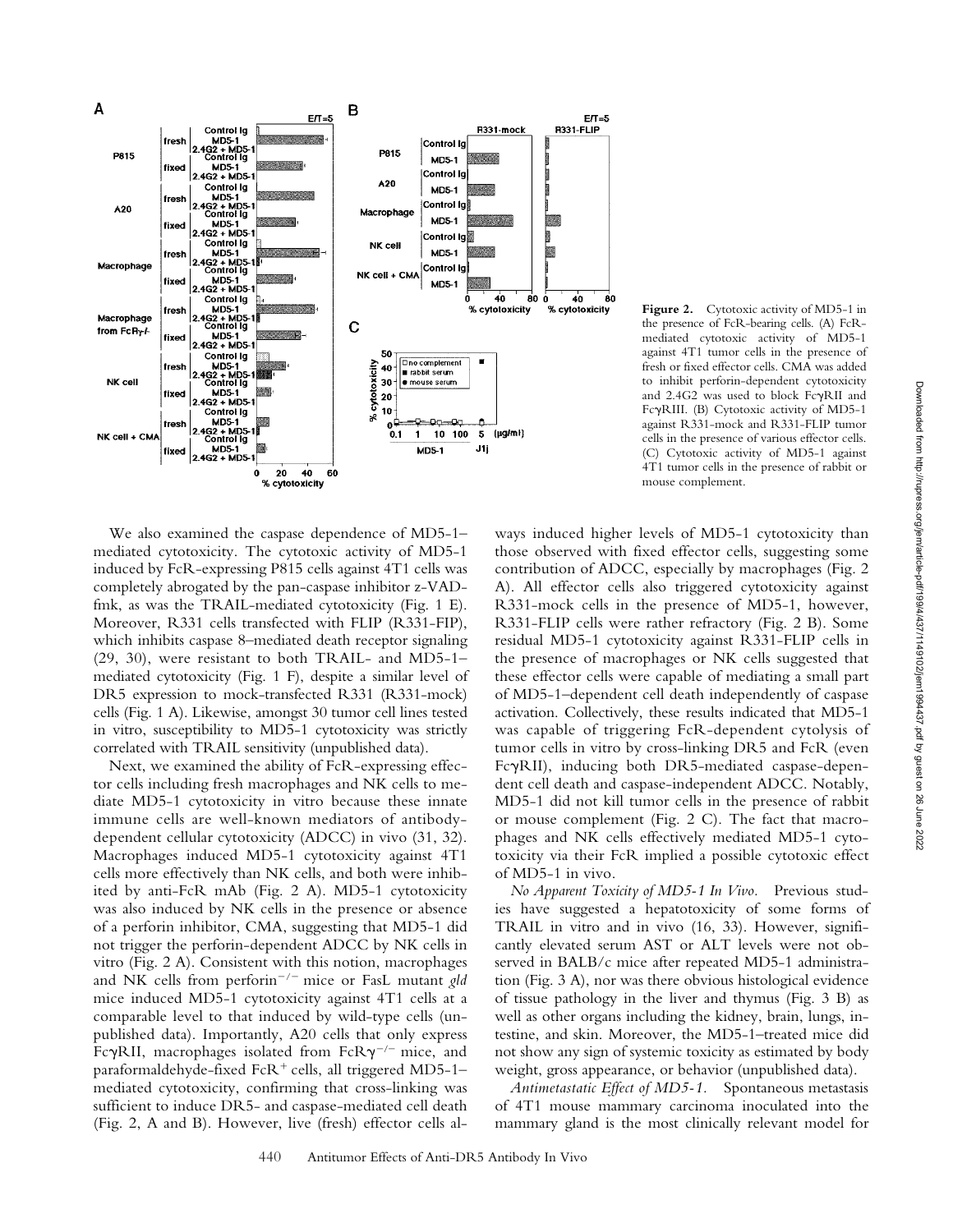

Figure 3. No apparent toxicity of MD5-1 in vivo. (A) Serum AST and ALT levels 20 h after MD5-1 injection. Data are represented as the mean  $\pm$ SE of 10 mice. Similar results were obtained in two independent experiments at several time points (not depicted). (B) Histological examination (H/E) of liver  $(\times 10)$  and thymus  $(\times 5)$  from MD5-1-treated mice.

evaluating antimetastatic immunotherapies (28). After resection of the primary tumor, mice were i.p. administered with MD5-1 to estimate the antimetastatic effect. Administration of MD5-1 markedly inhibited spontaneous lung and liver metastases as compared with control Ig, and thereby significantly prolonged the survival (Fig. S1, A and B, available at http://www.jem.org/cgi/content/full/ jem.20031457/DC1). It should be noted that at the time of primary tumor resection mice harbored a massive 4T1

metastatic burden in the lungs ( 50,000 nodules) and livers ( 2,000 nodules). A comparable effect was also observed in TRAIL<sup> $-/-$ </sup> and perforin<sup> $-/-$ </sup> mice, indicating that the antimetastatic effect of MD5-1 was independent of endogenous TRAIL- or perforin-mediated cytotoxicity.

We also examined the effect of MD5-1 on the experimental metastasis of R331-mock and R331-FLIP tumors. As we recently reported, R331-FLIP exhibited an enhanced liver metastasis in the control Ig–treated mice compared with R331-mock (22). MD5-1 administration efficiently inhibited both lung and liver metastases of R331-mock, but not R331-FLIP (Fig. S1 C, available at http://www.jem.org/cgi/content/full/jem.20031457/DC1). These results were consistent with the susceptibility of R331-mock, but not R331-FLIP, to MD5-1 cytotoxicity in vitro (Fig. 1 F), suggesting that the antimetastatic effect of MD5-1 was primarily mediated by caspase-dependent death signaling via DR5, rather than classical ADCC or complement-mediated lysis.

*Contribution of Macrophages and NK Cells to the Tumoricidal Effects of MD5-1.* Administration of MD5-1 substantially inhibited s.c. growth of 4T1 tumors in both SCID (Fig. 4 A) and wild-type BALB/c (Fig. 4 B) mice. Depletion of NK cells by the anti-ASGM1 Ab treatment, but not administration of anti-CD11b mAb (5C6) that inhibits the recruitment of macrophages (34), significantly enhanced 4T1 tumor growth in the control Ig–treated mice, indicating a substantial contribution of NK cells, but not macrophages, to the natural suppression of 4T1 tumor growth. In contrast, the tumoricidal effect of MD5-1 was mostly abrogated by anti-CD11b treatment, but only weakly by NK cell depletion. In the case of R331-mock cells, NK cell de-



**Figure 4.** Contribution of macrophages and NK cells to tumoricidal effect of MD5-1. SCID mice (A) or wild-type BALB/c mice (B) were s.c. inoculated with 4T1 cells, and wild-type BALB/c mice (C) were s.c. inoculated with R331 mock cells. The mice were then treated with MD5-1 (solid symbols) or control Ig (open symbols). Some groups of mice were treated with anti-ASGM1 Ab (triangles), anti-CD11b mAb (circles), or control Igs (squares). (D) Wild-type BALB/c mice were s.c. inoculated with 4T1 cells. The mice were then treated with MD5-1 from day 0 ( $\blacksquare$ ), 15 ( $\spadesuit$ ), or 25 ( $\spadesuit$ ). One group of mice was treated with control Ig from day  $0$  ( $\square$ ) as the control. (E) Wild-type (squares),  $TRAIL^{-/-}$  (circles), perforin<sup>-</sup> (triangles), and IFN- $\gamma^{-/-}$  (upside down triangles) BALB/c mice were s.c. inoculated with R331-mock cells. The mice were then treated with MD5-1 (solid symbols) or control Ig (open symbols). (F) Wildtype (squares),  $FcR\gamma^{-/-}$  (circles), or FcyRII<sup>-/-</sup> (triangles) BALB/c mice were s.c. inoculated with 4T1 cells. The mice were then treated with MD5-1 (solid sym-

bols) or control Ig (open symbols). Some groups of wild-type mice were treated with both anti-ASGM1 Ab and anti-CD11b mAb (upside down triangles). All data are represented as the mean  $\pm$  SE of 5–10 mice. Similar results were obtained in two or three independent experiments.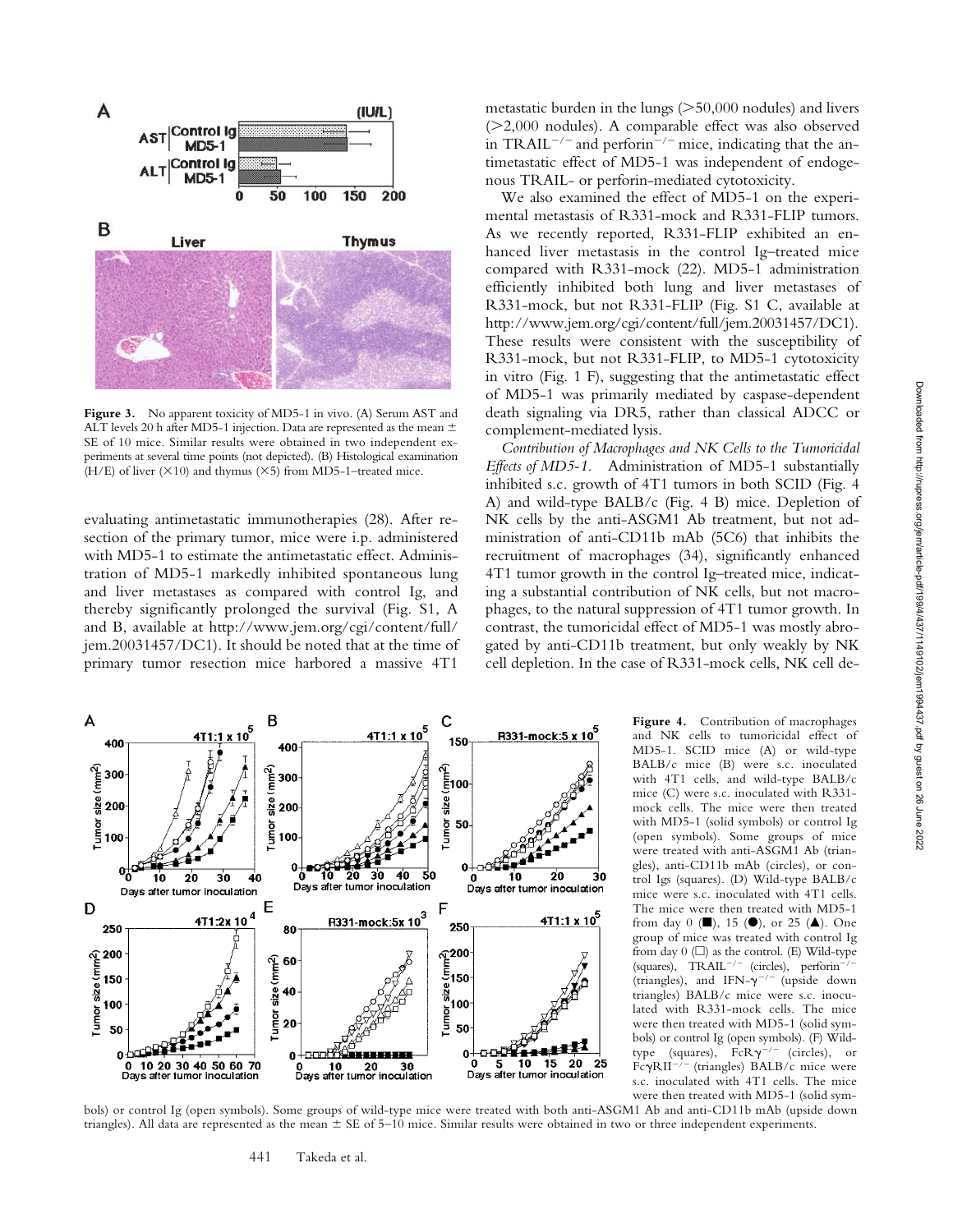

**Figure 5.** MD5-1 induces infiltration of macrophages and DCs in tumor site. Tumor was removed 8 d after tumor inoculation from control Ig-, MD5-1–, or MD5-1– and anti-CD11b mAb (5C6)– treated mice, and then stained with H/E  $(X5)$ , anti-F4/80 mAb  $(X10)$ , or anti-CD205 mAb  $(X10)$ . The marginal region of s.c. tumor is shown. A massive infiltration of F4/80 macrophages (stained brown) was observed in the marginal region of tumor from MD5-1–treated mice. The arrows are indicated to distinguish CD205 DCs from nonspecific staining of mast cells. Representative of five tumors in each group.

pletion did not affect the natural protection, but significantly impaired the tumoricidal effect of MD5-1 (Fig. 4 C). Again, the anti-CD11b treatment mostly abrogated the effect of MD5-1. We also examined the effect of MD5-1 against established tumors. The MD5-1 treatment commencing on day 15 (tumor size was  $\sim$ 10 mm<sup>2</sup>) or 25 (tumor size  $\sim$ 35 mm<sup>2</sup>) still significantly inhibited the growth of 4T1, although the MD5-1 treatment starting on day 0 was most effective (Fig. 4 D).

To further explore the effector mechanisms, we examined the antitumor effect of MD5-1 in perforin<sup>-/-</sup>, TRAIL<sup>-/-</sup>, IFN- $\gamma^{-/-}$ , FcR $\gamma^{-/-}$ , and Fc $\gamma$ RIIB<sup>-/-</sup> mice. In the perforin<sup>-/-</sup>, TRAIL<sup>-/-</sup>, or IFN- $\gamma$ <sup>-/-</sup> mice, the antitumor effect of MD5-1 was not impaired (Fig. 4 E). Similarly, in the  $Fc\gamma R IIB^{-/-}$  mice, MD5-1 exerted an antitumor effect equivalent to that in wild-type mice. By contrast, the antitumor effect of MD5-1 was abolished in the FcR $\gamma^{-/-}$  mice (mice that lack Fc $\gamma$ R1 and Fc $\gamma$ RIII), just as in the anti-ASGM1 Ab and anti-CD11b mAbtreated wild-type mice (Fig. 4 F).

To confirm the recruitment of macrophages in tumor rejection, we examined the tumor sections by immunohistochemistry. Significantly larger numbers of infiltrating CD11b mononuclear cells (unpublished data), including F4/80 macrophages and CD205 DCs, were observed at the tumor edge in the MD5-1–treated mice as compared with the control Ig–treated mice (Fig. 5). The MD5-1– induced macrophage and DC infiltration into tumor was almost completely inhibited by the anti-CD11b mAb (5C6) treatment (Fig. 5). These results suggested that the antitumor effect of MD5-1 was mainly mediated by the FcR on

macrophages, but did not depend on endogenous perforin, TRAIL, or IFN- $\gamma$ .

*Induction of Tumor-specific T Cell Immunity by MD5-1– mediated Tumor Rejection.* Given the accumulation of APCs such as macrophages and DCs in the tumor, we next examined whether eradication of primary tumors by the MD5-1 treatment could induce tumor-specific T cell immunity. MD5-1 administration afforded complete rejection of low doses of 4T1 cells in wild-type BALB/c mice (Fig. 6 A, left). When rechallenged with 4T1 or R331-mock cells on the opposite flank, these mice rejected 4T1 cells (Fig. 6 A, middle), but not R331-mock cells (Fig. 6 A, right). Depletion of either CD8<sup>+</sup> T cells or CD4<sup>+</sup> T cells abrogated the secondary rejection, although some suppression of tumor growth was still observed in the CD4<sup>+</sup> T cell-depleted mice (Fig. 6 A, middle). In contrast, BALB/c mice preimmunized with the same number of irradiated 4T1 cells did not reject the secondary challenge with live 4T1 cells (unpublished data).

MD5-1 administration afforded complete rejection of low doses of 4T1 cells in SCID mice as well as in wild-type  $BALB/c$  mice (Fig. 6 B, left), confirming the innate immune cell-mediated primary rejection. However, these SCID mice were no more capable of resisting the secondary 4T1 tumor challenge than naive SCID mice (Fig. 6 B, middle). Adoptive transfer of splenic T cells isolated from wild-type BALB/c mice that had rejected cells after MD5-1 treatment, but not those isolated from naive BALB/c mice, protected SCID mice from a lethal dose of 4T1 tumor challenge (Fig. 6 B, right). These data indicated that memory T cells reactive with 4T1 had developed during the MD5-1–mediated primary tumor rejection.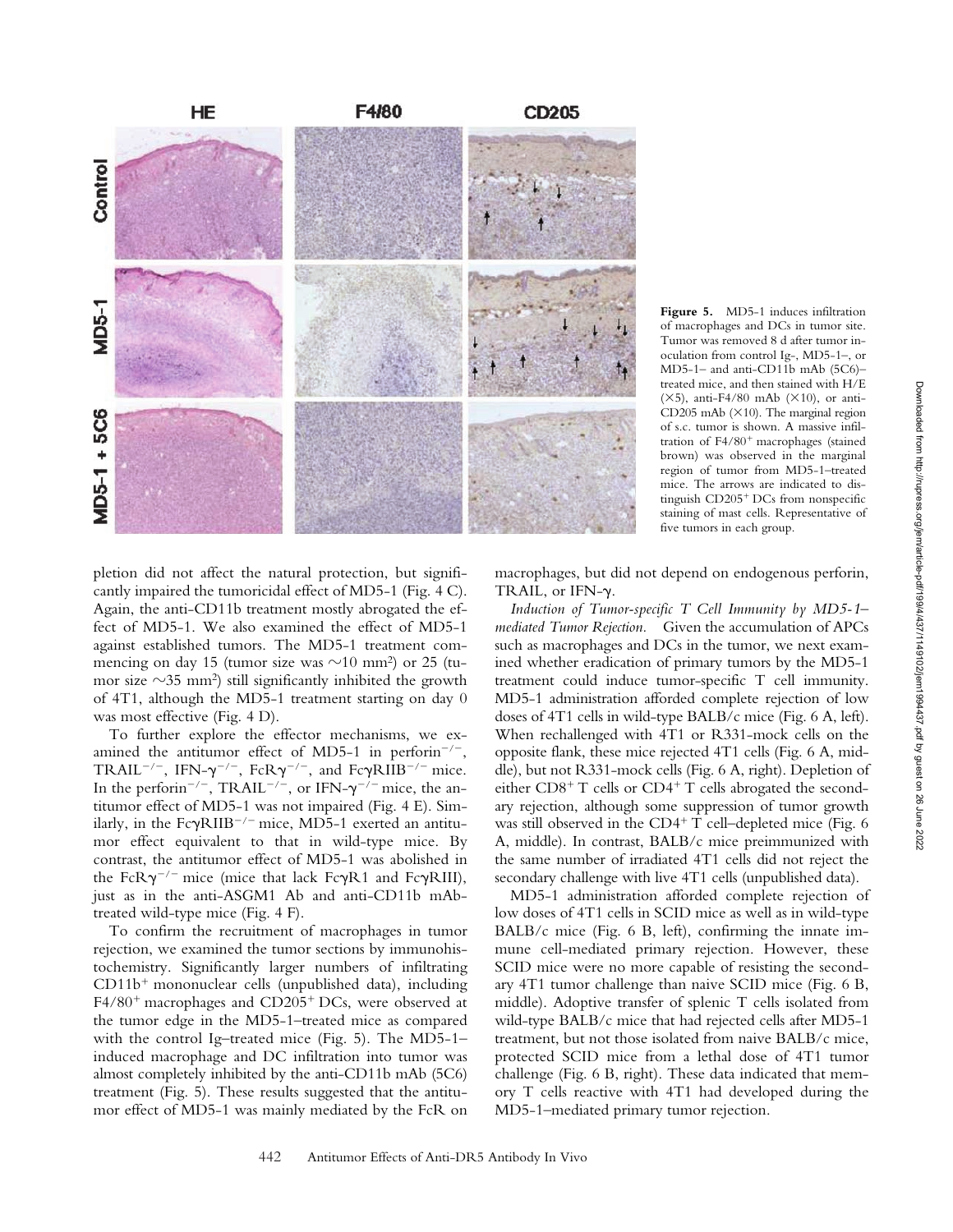

Figure 6. Induction of tumor-specific T cell memory by MD5-1mediated tumor rejection. (A) BALB/c mice were inoculated with 4T1 cells and then treated with MD5-1 mAb ( $\blacksquare$ ; *n* = 25) or control Ig ( $\Box$ ;  $n = 5$ ) (left). Simultaneously to secondary challenge with 4T1 cells, some mice were treated with anti-CD4 mAb  $(\bullet)$ , anti-CD8 mAb  $(\bullet)$ , anti-CD4 and anti-CD8 mAbs  $(\blacktriangledown)$ , or control Ig  $(\blacksquare)$  (middle). Naive mice were inoculated with 4T1 cells as the control  $(\Box)$ . Irrelevant R331-mock cells were inoculated into 4T1-rejecting mice  $(\blacklozenge)$  or naive mice  $(\Diamond)$  (right). (B) BALB/c (squares) and SCID (circles) mice were inoculated with 4T1 cells and then treated with MD5-1 mAb (solid symbols;  $n = 25$ ) or control Ig (open symbols;  $n = 5$ ) (left). 5 wk after the first inoculation, the MD5-1-treated BALB/c ( $\Box$ ) and SCID ( $\Theta$ ) mice that had rejected 4T1 were secondarily inoculated with 4T1 cells (middle). Naive BALB/c  $(\Box)$  and SCID  $(\bigcirc)$  mice were inoculated with 4T1 cells as the control. 2 d after inoculation of 4T1 cells, some SCID mice were i.v. transferred with splenic T cells from the MD5-1–treated BALB/c mice that had rejected 4T1 ( $\bullet$ ) or naive BALB/c mice ( $\triangle$ ) (right). Naive SCID mice (O) and MD5-1-treated wild-type BALB/c mice that had rejected 4T1 ( $\blacksquare$ ) were inoculated with 4T1 cells as the control. (C) Naive BALB/c mice  $(\nabla)$ , MD5-1-treated wild-type BALB/c mice that had rejected live 4T1 ( $\square$ ), BALB/c mice immunized by irradiated 4T1 cells precoated with control Ig ( $\triangle$ ), or BALB/c mice immunized by irradiated 4T1 cells precoated with MD5-1 ( $\circlearrowright$ ) were inoculated with the indicated number of live 4T1 tumor cells. (D) Cytotoxic activity of splenic T cells against 4T1 (left) or R331-mock (right) target cells. Effector splenic T cells were prepared from BALB/c mice that had rejected live 4T1 cells by MD5-1 treatment ( $\square$ ), BALB/c mice that had been immunized by irradiated 4T1 cells precoated with MD5-1 (O) or control Ig ( $\triangle$ ), or naive BALB/c mice ( $\nabla$ ). All data are represented as the mean  $\pm$  SE of 5–10 mice. Similar results were obtained in three to five independent experiments.

Wild-type BALB/c mice that had been immunized with 100-fold greater number of irradiated 4T1 cells precoated with MD5-1 developed a very poor secondary response compared with that developed in the mice that had rejected live 4T1 tumor cells after MD5-1 treatment (Fig. 6 C). Moreover, 4T1 tumor cell–specific CTLs were substantially induced in the mice that had rejected live 4T1 tumor cells after MD5-1 treatment, but not in the mice that had been immunized with irradiated 4T1 cells precoated with either MD5-1 or control Ig (Fig. 6 D). These results suggested a critical contribution of MD5-1–mediated apoptosis of the primary tumor to the development of tumor-specific CTLs.

*Eradication of TRAIL-resistant Variants after CTL Induction.* Next, we examined whether eradication of primary R331 tumors by MD5-1 treatment enabled the induction of R331-specific T cell immunity. Administration of MD5-1 resulted in complete rejection of 104 R331-mock cells, but not R331-FLIP cells, in BALB/c mice (Fig. 7 A, left). Notably, when rechallenged with R331-mock or R331-FLIP, these mice rejected not only R331-mock, but also R331- FLIP cells (Fig. 7 A, middle). A rechallenge with irrelevant 4T1 tumor cells was not rejected in these mice (unpublished data). In contrast, BALB/c mice preimmunized with 50-fold greater number of irradiated R331-mock cells did not reject the secondary challenge with live R331-mock cells. Depletion of CD8<sup>+</sup> T cells abrogated the secondary rejection of both R331-mock (Fig. 7 A, right) and R331- FLIP (unpublished data). These results indicated that the MD5-1–mediated primary rejection of R331-mock cells induced CD8 T cell–mediated immunity that could also eradicate MD5-1–resistant R331-FLIP cells.

Next, we examined the kinetics of the development of T cell immunity after MD5-1 treatment. All mice receiving 104 R331-mock cells rejected their primary tumor after MD5-1 treatment. These mice were additionally inoculated with R331-FLIP cells in the opposite flank to evaluate the T cell–mediated rejection (Fig. 7 B). The growth of R331-FLIP tumor was somewhat reduced in the mice rejecting R331-mock cells in the opposite flank compared with the mice receiving MD5-1 and the same dose of R331-FLIP cells alone (Fig. 7 B, 0 day). A more significant inhibition of R331-FLIP tumor growth was observed when R331-FLIP was injected 1 wk after the inoculation of R331-mock cells and commencement of MD5-1 treatment (Fig. 7 B, 1 week). Complete rejection was observed when R331-FLIP was inoculated at least 2 wk later (Fig. 7 B, 2 weeks or 3 weeks). These results suggested that MD5-1–mediated rejection of R331-mock tumors induced R331-specific T cell immunity within 1 to 2 wk.

Next, we examined the strength of the T cell–mediated secondary rejection in comparison with the MD5-1–mediated primary rejection. The T cell–mediated secondary rejection was more powerful than the MD5-1–mediated primary rejection in eliminating greater numbers of R331 mock cells (Fig. 7 C). Interestingly, R331-FLIP cells were somewhat more resistant to the secondary rejection, possi-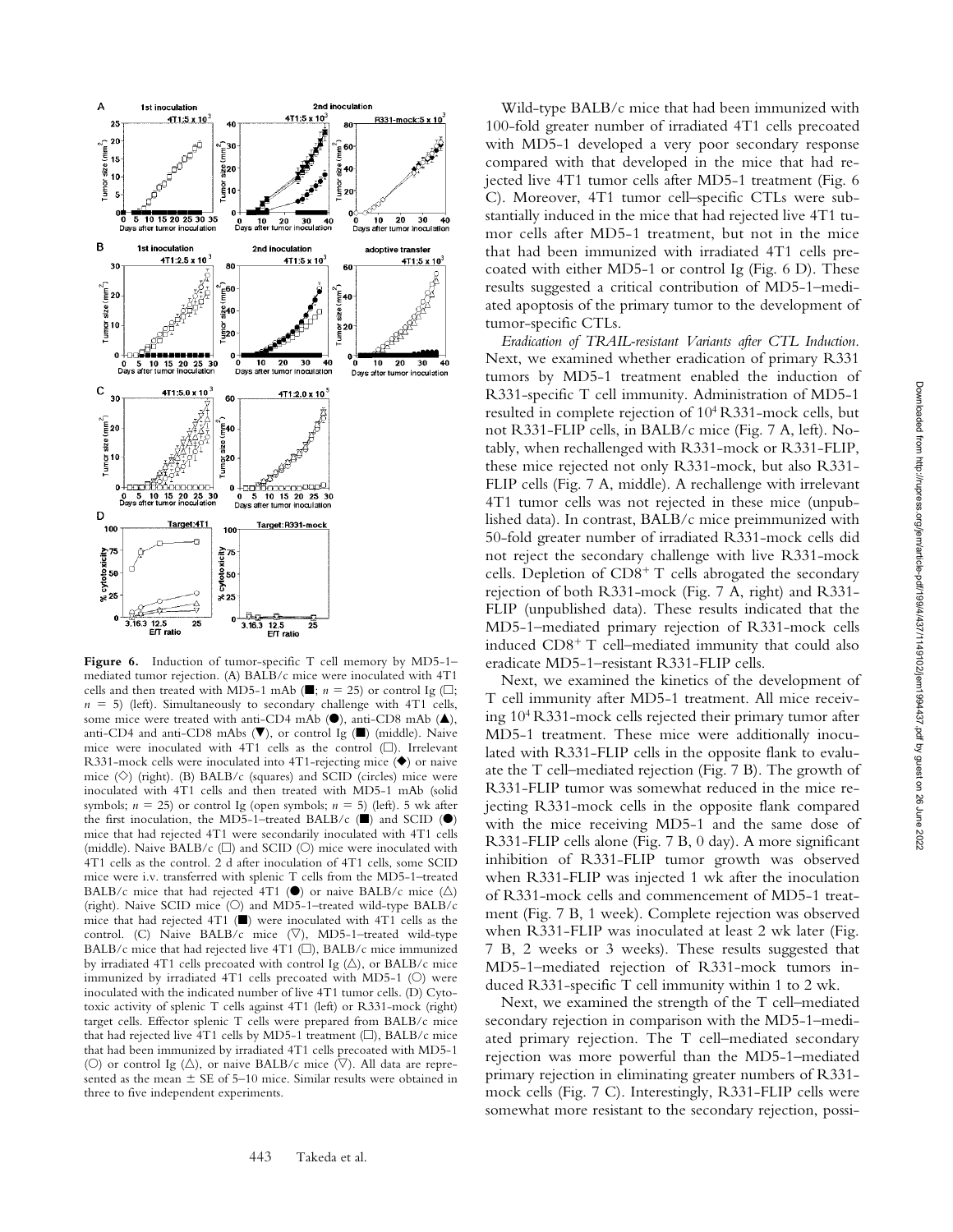

Figure 7. Induction of perforin- and FasL-mediated T cell cytotoxicity that can also eliminate TRAIL-resistant variants. (A) BALB/c mice were inoculated with R331-mock (squares) or R331-FLIP (circles) cells, and then treated with MD5-1 mAb (solid symbols;  $n = 20$ ) or control Ig (open symbols;  $n = 5$ ) (left). The cured mice were secondarily challenged with R331-mock  $(\blacksquare)$  or R331-FLIP  $(\lozenge)$  cells (middle). Naive mice were inoculated with R331-mock  $\Box$ ) or R331-FLIP ( $\Diamond$ ) cells, and the mice preimmunized by irradiated R331-mock cells were inoculated with R331-mock cells ( ) as the controls (middle). Simultaneously to the secondary challenge with R331-mock cells, some mice were treated with anti-CD8 mAb ( $\triangle$ ), anti-CD4 and anti-CD8 mAbs ( $\triangledown$ ), or control Ig  $(\Box)$  (right). (B) R331-FLIP cells were inoculated into the left flank ( $\bullet$ ) at the indicated time point after R331-mock cell inoculation into the right flank  $(\blacksquare)$  and commencement of MD5-1 treatment on day 0. As a control, R331-FLIP cells were inoculated into naive mice  $(O)$  at the same time as the R331-FLIP inoculation into the treated mice. (C) BALB/c mice that had rejected R331-mock by MD5-1 treatment were secondarily challenged with the indicated number of R331-mock or R331-FLIP cells  $(O)$ . Naive mice were inoculated with the same numbers of R331mock or R331-FLIP cells and treated with MD5-1 ( $\blacksquare$ ) or control Ig ( $\square$ ) for comparison. (D) Wild-type (squares) or perforin<sup>-/-</sup> (circles) BALB/c

We finally examined the effector mechanisms responsible for T cell–mediated secondary rejection (Fig. 7 D). Although MD5-1 treatment eradicated primary R331-mock tumors in perforin<sup>-/-</sup> mice just as in wild-type mice, the secondary rejection of R331-mock cells was abrogated in perform<sup>-/-</sup> mice (Fig. 7 D, right). Administration of a neutralizing anti-FasL mAb also abrogated the secondary rejection of R331-mock cells both in wild-type and perforin<sup>-/-</sup> mice. In contrast, administration of a neutralizing anti-TRAIL mAb did not effect the secondary rejection of R331-mock cells in either group of mice (Fig. 7 D, middle and right). These results indicated that the T cell–mediated secondary rejection was mediated by perforin- and FasLmediated cytotoxicity.

### **Discussion**

In this study, we have characterized the antitumor effects of an agonistic anti–mouse DR5 mAb, MD5-1, in vivo. The anti–mouse DR5 mAb not only inhibited s.c. growing metastases, but also lung and liver metastases of TRAILsensitive mouse tumors, without apparent systemic toxicity. Moreover, for the first time, we have revealed that anti-DR5 mAb-mediated primary rejection of TRAILsensitive tumors efficiently induced tumor-specific T cell immunity in immunocompetent hosts, which could also eradicate TRAIL-resistant tumor variants. These results substantiated the ability of apoptosis-inducing mAb to stimulate adaptive antitumor immunity and the potential utility of anti-DR5 mAb as a cancer therapeutic.

A number of previous studies have evaluated the mechanism of action of antitumor mAbs, but in general the in vivo mechanism of action remains poorly understood. Very comprehensive in vivo studies have been performed with mAbs reactive with erbB2 (Herceptin), CD20 (rituxan), and melanoma antigens (17, 35, 36). These have demonstrated the importance of FcR, ADCC, and macrophages in primary tumor rejection, with more conjecture concerning the possible role of complement (37). By contrast, evidence for direct cytotoxic effects of these and other mAbs in vivo is scarce. Our present approach was to target a tumor antigen (DR5) that was capable of triggering tumor cell death directly via caspase activation. Regardless of whether we used noncytotoxic or cytotoxic effector cells

mice were inoculated with R331-mock cells, and then treated with MD5-1 mAb (solid symbols;  $n = 20$ ) or control Ig (open symbols;  $n = 5$ ) (left). The cured mice were secondarily challenged with R331-mock cells. Simultaneously to the secondary challenge, some wild-type (middle) and perforin<sup>-/-</sup> (right) mice were treated with anti-FasL neutralizing mAb (O), anti-TRAIL neutralizing mAb ( $\triangle$ ), anti-FasL and anti-TRAIL mAbs ( $\nabla$ ), or control Ig ( $\square$ ). Naive wild-type or perforin<sup>-/-</sup> mice were inoculated with the same number of R331-mock cells as a control  $(\Diamond)$ . All data are represented as the mean  $\pm$  SE of 5–10 mice. Similar results were obtained in two independent experiments.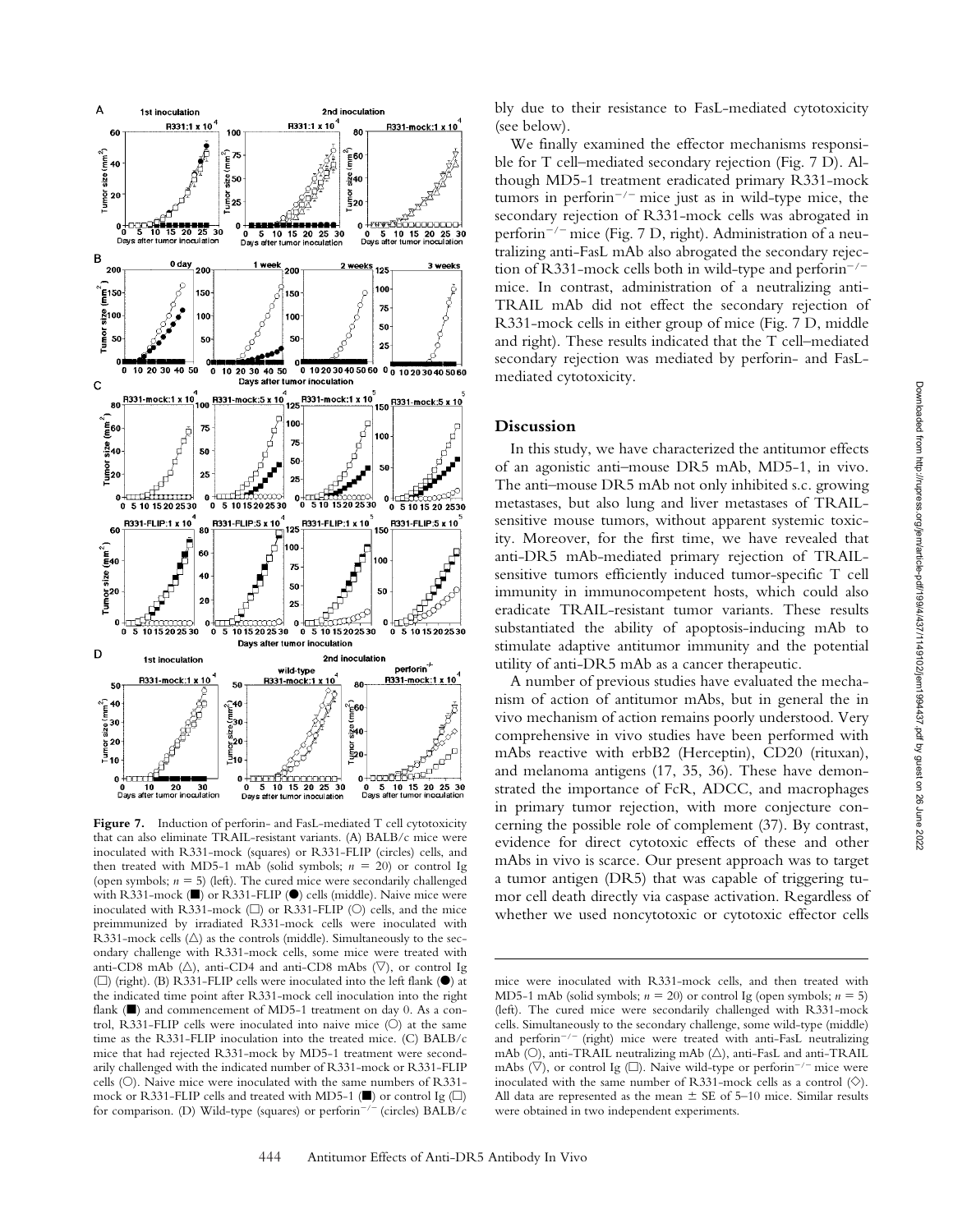or effector cells that only expressed the nonactivatory Fcy-RII, cross-linking of DR5 by MD5-1 was sufficient to cause caspase-dependent tumor cell death in vitro. As demonstrated in vivo, the cytotoxic activity of MD5-1 against TRAIL-sensitive tumor cells required cross-linking by FcR-expressing innate immune cells, such as NK cells and macrophages. Although NK cells are well-known effectors of ADCC (31), MD5-1 did not trigger perforin-dependent ADCC in vitro and the antimetastatic effect of MD5-1 was not impaired in perforin<sup> $-/-$ </sup> mice. Moreover, the depletion of NK cells only weakly impaired the tumoricidal effect of MD5-1. These results suggested a minor contribution of NK cells and NK cell–mediated ADCC to the antitumor effects of MD5-1. In contrast, anti-CD11b mAb treatment suggested a major contribution of CD11b macrophages. The CD11b<sup>+</sup> effector cells might also include myeloid DCs, which also express FcR (38). Consistent with this notion, augmented infiltration of F4/80 macrophages and CD205 DCs was observed in the MD5-1–treated tumors. The anti-CD11b treatment does not deplete macrophages but rather inhibits Mac-1 function (34, 39), and from other studies it is clear that Mac-1 is required for efficient ADCC (40). We cannot formally exclude a role for ADCC in vivo because the presence of activating FcR (FcyRI or FcyRIII containing the FcRy), but not FcyRII, was required for primary tumor rejection by MD5-1 in vivo. Nevertheless, macrophages generally mediate ADCC via their production of nitric oxides and superoxides (32). Thus, the protection of R331-FLIP tumors from MD5-1 in vivo strongly suggested that the antitumor effects of MD5-1 were primarily mediated by the induction of caspasedependent apoptosis via DR5 as demonstrated in vitro, rather than the triggering of ADCC by macrophages. Given the inhibitory effects of FLIP expression in vitro and in vivo and the ability of MD5-1 to engage FcyRII to trigger tumor cell death in vitro, we suggest the possibility that activation via the FcR $\gamma$  chain (and in conjunction with Mac-1) in vivo may enhance the function and further recruitment of FcR-expressing innate immune cells, which then contribute to the development of adaptive immunity.

More importantly, no prior studies have assessed and characterized the development of adaptive immunity subsequent to primary antibody-mediated tumor rejection. One previous study demonstrated that simply coating tumor cells with antibodies to surface molecules (like syndecan-1) promoted cross-presentation of cellular antigens by DCs to T cells, but these studies were restricted to in vitro analysis and the mechanism here was most likely opsonized tumor cell phagocytosis (41, 42). It is also noteworthy that primary induction of apoptosis in tumor cells and secondary induction of tumor-specific immunity has been conceptually implicated, but not proven, in the therapeutic effects of anti-Her2 mAb and anti-CD20 mAb in clinical settings (43, 44). We have now provided new and rigorous evidence that antibody-based strategies targeting a death receptor lead to the induction of tumor-specific T cell immunity. Importantly, we demonstrated that death receptor–mediated apoptosis efficiently evoked tumor-specific T cell immunity against variants that were resistant to primary rejection. Emergence of TRAIL-resistant variants is a critical problem for TRAIL-based therapy (45). Our results have indicated that anti-DR5 mAb therapy may resolve this problem by inducing tumor-specific CTLs that can eliminate the variants by perforin- and FasL-mediated cytotoxicity. Notably, by comparison, immunization with irradiated tumor cells precoated with the MD5-1 mAb did not significantly immunize mice against the tumor. Although this limitation precluded us from easily further investigating the mechanisms for the induction of adaptive immunity, these data suggested that the active induction of DR5-mediated tumor cell apoptosis in concert with the recruitment of FcR-expressing innate immune cells was required for optimal induction of tumor-specific CTLs. It seems likely that anti-DR5 mAb not only induces apoptosis in tumor cells by recruiting FcR-expressing macrophages and DCs, but also targets the apoptotic tumor cells to these APCs via FcR. Then, the APCs cross-present tumor antigens and induce tumor-specific CTLs (42, 46–48). Consistent with this notion, it has been reported that the FcR-mediated uptake of apoptotic tumor cells by DCs could efficiently induce tumor-specific CTLs in vivo (49, 50). Therefore, the antibody-based therapy targeting DR5 might be an efficient strategy not only to eliminate TRAIL-sensitive tumor cells temporarily, but also to potentiate tumor-specific T cell immunity that affords a longterm protection from tumor recurrence. Such a benefit is yet to be established for therapeutic approaches that use the recombinant TRAIL ligand itself.

A possible concern over the use of anti-DR5 mAb in cancer therapy is its potential toxicity against normal tissue– expressing DR5. Although a previous study has reported tumoricidal activity of an agonistic anti–human DR5 mAb against TRAIL-sensitive human tumor xenografts in SCID mice with no hepatocellular toxicity in vitro (16), the potential toxicity in vivo was not addressed because that mAb did not cross-react with mouse DR5. In addition, it has been reported that some preparations of recombinant TRAIL were cytotoxic against cultured human hepatocytes (33), keratinocytes (51), and thymocytes (52) in vitro. However, other preparations of recombinant TRAIL were not cytotoxic against these cells in vitro (51, 53), and no apparent systemic toxicity was observed in mice and nonhuman primates when administered in vivo (10–12). In this study, we have been able to evaluate the potential toxicity of targeting DR5 in vivo. We have observed no detectable systemic or organ-specific toxicity of MD5-1 as estimated by the behavior, body weight, gross appearance, blood transaminase levels, and histological examination. In more recent experiments, some mice have been treated with 300  $\mu$ g MD5-1 weekly for  $>150$  d with no signs of toxicity (unpublished data). Consistently, DR5 expression was not detectable on the surface of freshly isolated murine hepatocytes or thymocytes as estimated by flow cytometry (unpublished data). In concert with our data, it has been re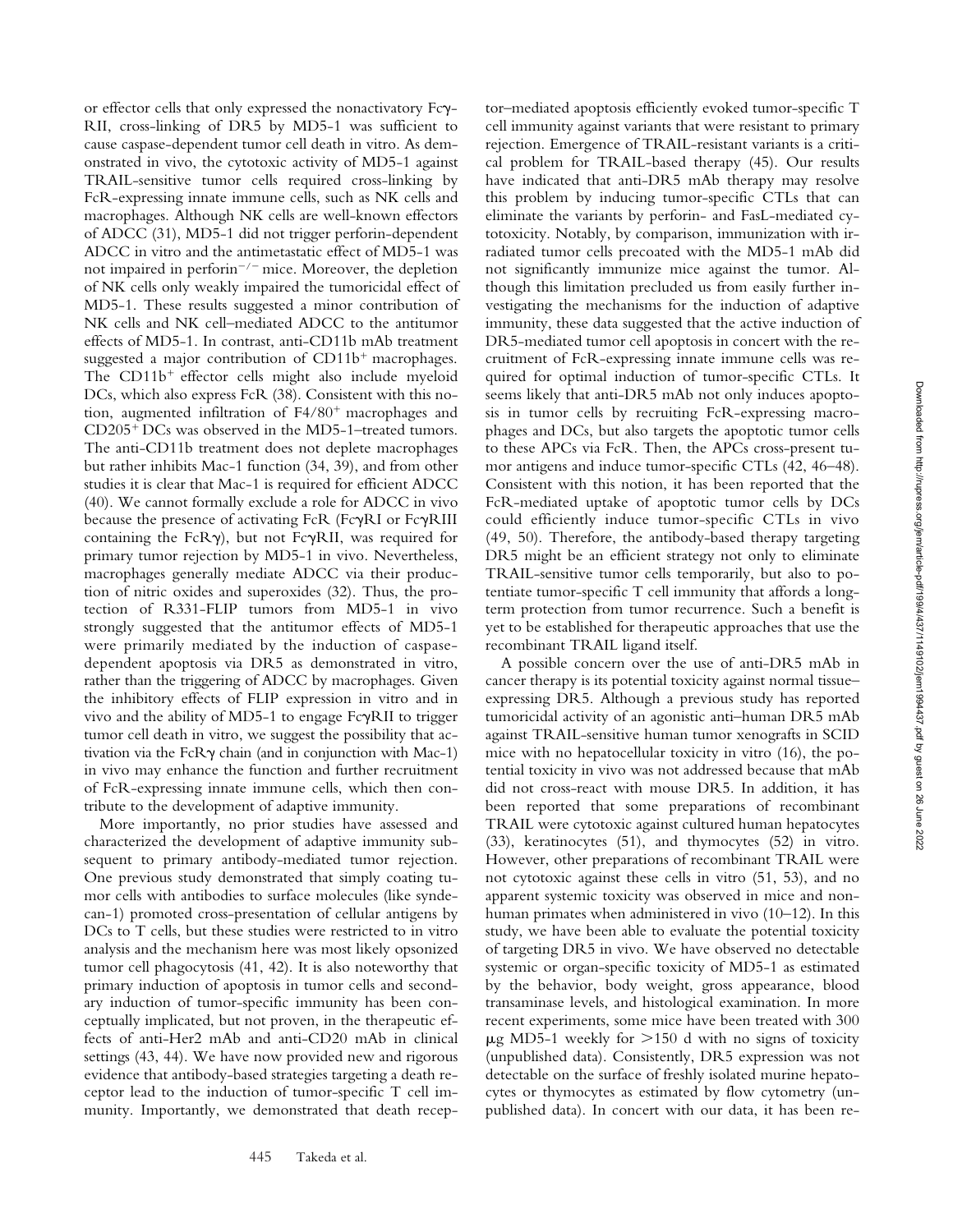ported that normal human hepatocytes did not express DR5 and were totally resistant to anti–human DR5 mAb in vitro (16). Collectively, these observations suggest that anti-DR5 mAb might be safe as a therapeutic agent.

Our results suggested some other possible advantages of anti-DR5 mAb treatment over the antitumor activities of endogenous or recombinant TRAIL. First, although endogenous TRAIL naturally inhibits liver metastasis, but not lung metastasis, due to the lack of TRAIL on lung NK cells (4, 7), anti-DR5 mAb effectively inhibited both liver and lung metastases. Second, although endogenous IFN- $\gamma/$ TRAIL-mediated tumor surveillance might be disturbed by immunosuppressive cytokines such as IL-10 and TGF- $\beta$ (54, 55), anti-DR5 mAb can exert antitumor effects in TRAIL- or IFN-y-deficient conditions. Third, anti-DR5 mAb might be more effective than recombinant TRAIL because it can induce tumor cell apoptosis independently of the decoy receptors that may limit the efficacy of recombinant TRAIL. Moreover, mAbs are quite amenable to engineering to improve their half-life (by humanization; 56–58), their agonistic activity by modification of the antigen-binding portion or the Fc portion (56, 58), and their ADCC by defucosylation (59). Finally and most importantly, the recruitment of FcR-expressing innate immune cells by anti-DR5 mAb can evoke tumor-specific adaptive T cell immunity that also eradicates TRAIL-resistant variants. A direct comparison between recombinant TRAIL and anti-DR5 mAb approaches should be undertaken in mice or humans when both reagents are freely available or approved for clinical trial.

The authors wish to thank Drs. Mark Hogarth and Maree Powell for providing the FcR $\gamma^{-/-}$  and Fc $\gamma$ RIIB<sup>-/-</sup> mice.

This work was supported by the Ministry of Education, Science, and Culture, Japan and Human Frontier Science Program. M.J. Smyth was also supported by a National Health and Medical Research Council of Australia Program Grant and Research Fellowship. Y. Hayakawa was supported by a Cancer Research Institute Postdoctoral Fellowship. This project has been funded in part with federal funds from the National Cancer Institute, National Institutes of Health, under contract number N01-C0-12400. The content of this publication does not necessarily reflect the views or policies of the Department of Health and Human Services, nor does mention of trade names, commercial products, or organizations imply endorsement by the U.S. Government.

*Submitted: 25 August 2003 Accepted: 9 December 2003*

## **References**

- 1. Wiley, S.R., K. Schooley, P.J. Smolak, W.S. Din, C.P. Huang, J.K. Nicholl, G.R. Sutherland, T.D. Smith, C. Rauch, C.A. Smith, et al. 1995. Identification and characterization of a new member of the TNF family that induces apoptosis. *Immunity.* 3:673–682.
- 2. Pitti, R.M., S.A. Marsters, S. Ruppert, C.J. Donahue, A. Moore, and A. Ashkenazi. 1996. Induction of apoptosis by Apo-2 ligand, a new member of the tumor necrosis factor cytokine family. *J. Biol. Chem.* 271:12687–12690.
- 3. Nagata, S. 1997. Apoptosis by death factor. *Cell.* 88:355–365.
- 4. Takeda, K., Y. Hayakawa, M.J. Smyth, N. Kayagaki, N. Yamaguchi, S. Kakuta, Y. Iwakura, H. Yagita, and K. Okumura. 2001. Involvement of tumor necrosis factor-related apoptosis-inducing ligand in surveillance of tumor metastasis by liver natural killer cells. *Nat. Med.* 7:94–100.
- 5. Takeda, K., M.J. Smyth, E. Cretney, Y. Hayakawa, N. Kayagaki, H. Yagita, and K. Okumura. 2002. Critical role for tumor necrosis factor–related apoptosis-inducing ligand in immune surveillance against tumor development. *J. Exp. Med.* 195:161–169.
- 6. Cretney, E., K. Takeda, H. Yagita, M. Glaccum, J.J. Peschon, and M.J. Smyth. 2002. Increased susceptibility to tumor initiation and metastasis in TNF-related apoptosis-inducing ligand-deficient mice. *J. Immunol.* 168:1356–1361.
- 7. Smyth, M.J., E. Cretney, K. Takeda, R.H. Wiltrout, L.M. Sedger, N. Kayagaki, H. Yagita, and K. Okumura. 2001. Tumor necrosis factor–related apoptosis-inducing ligand (TRAIL) contributes to interferon  $\gamma$ -dependent natural killer cell protection from tumor metastasis. *J. Exp. Med.* 193:661–670.
- 8. Smyth, M.J., K. Takeda, Y. Hayakawa, J.J. Peschon, M.R. van den Brink, and H. Yagita. 2003. Nature's TRAIL–on a path to cancer immunotherapy. *Immunity.* 18:1–6.
- 9. Lee, H.O., J.M. Herndon, R. Barreiro, T.S. Griffith, and T.A. Ferguson. 2002. TRAIL: a mechanism of tumor surveillance in an immune privileged site. *J. Immunol.* 169:4739–4744.
- 10. Walczak, H., R.E. Miller, K. Ariail, B. Gliniak, T.S. Griffith, M. Kubin, W. Chin, J. Jones, A. Woodward, T. Le, et al. 1999. Tumoricidal activity of tumor necrosis factor-related apoptosis-inducing ligand in vivo. *Nat. Med.* 5:157–163.
- 11. Ashkenazi, A., R.C. Pai, S. Fong, S. Leung, D.A. Lawrence, S.A. Marsters, C. Blackie, L. Chang, A.E. McMurtrey, A. Hebert, et al. 1999. Safety and antitumor activity of recombinant soluble Apo2 ligand. *J. Clin. Invest.* 104:155–162.
- 12. Chinnaiyan, A.M., U. Prasad, S. Shankar, D.A. Hamstra, M. Shanaiah, T.L. Chenevert, B.D. Ross, and A. Rehemtulla. 2000. Combined effect of tumor necrosis factor-related apoptosis-inducing ligand and ionizing radiation in breast cancer therapy. *Proc. Natl. Acad. Sci. USA.* 97:1754–1759.
- 13. Ashkenazi, A. 2002. Targeting death and decoy receptors of the tumour-necrosis factor superfamily. *Nat. Rev. Cancer.* 2:420–430.
- 14. Schneider, P., D. Olson, A. Tardivel, B. Browning, A. Lugovskoy, D. Gong, M. Dobles, S. Hertig, K. Hofmann, H. Van Vlijmen, et al. 2003. Identification of a new murine tumor necrosis factor receptor locus that contains two novel murine receptors for tumor necrosis factor-related apoptosisinducing ligand (TRAIL). *J. Biol. Chem.* 278:5444–5454.
- 15. Chuntharapai, A., K. Dodge, K. Grimmer, K. Schroeder, S.A. Marsters, H. Koeppen, A. Ashkenazi, and K.J. Kim. 2001. Isotype-dependent inhibition of tumor growth in vivo by monoclonal antibodies to death receptor 4. *J. Immunol.* 166:4891–4898.
- 16. Ichikawa, K., W. Liu, L. Zhao, Z. Wang, D. Liu, T. Ohtsuka, H. Zhang, J.D. Mountz, W.J. Koopman, R.P. Kimberly, et al. 2001. Tumoricidal activity of a novel anti-human DR5 monoclonal antibody without hepatocyte cytotoxicity. *Nat. Med.* 7:954–960.
- 17. Clynes, R.A., T.L. Towers, L.G. Presta, and J.V. Ravetch. 2000. Inhibitory Fc receptors modulate in vivo cytoxicity against tumor targets. *Nat. Med.* 6:443–446.
- 18. Xu, Y., A.J. Szalai, T. Zhou, K.R. Zinn, T.R. Chaudhuri, X. Li, W.J. Koopman, and R.P. Kimberly. 2003. FcgRs modu-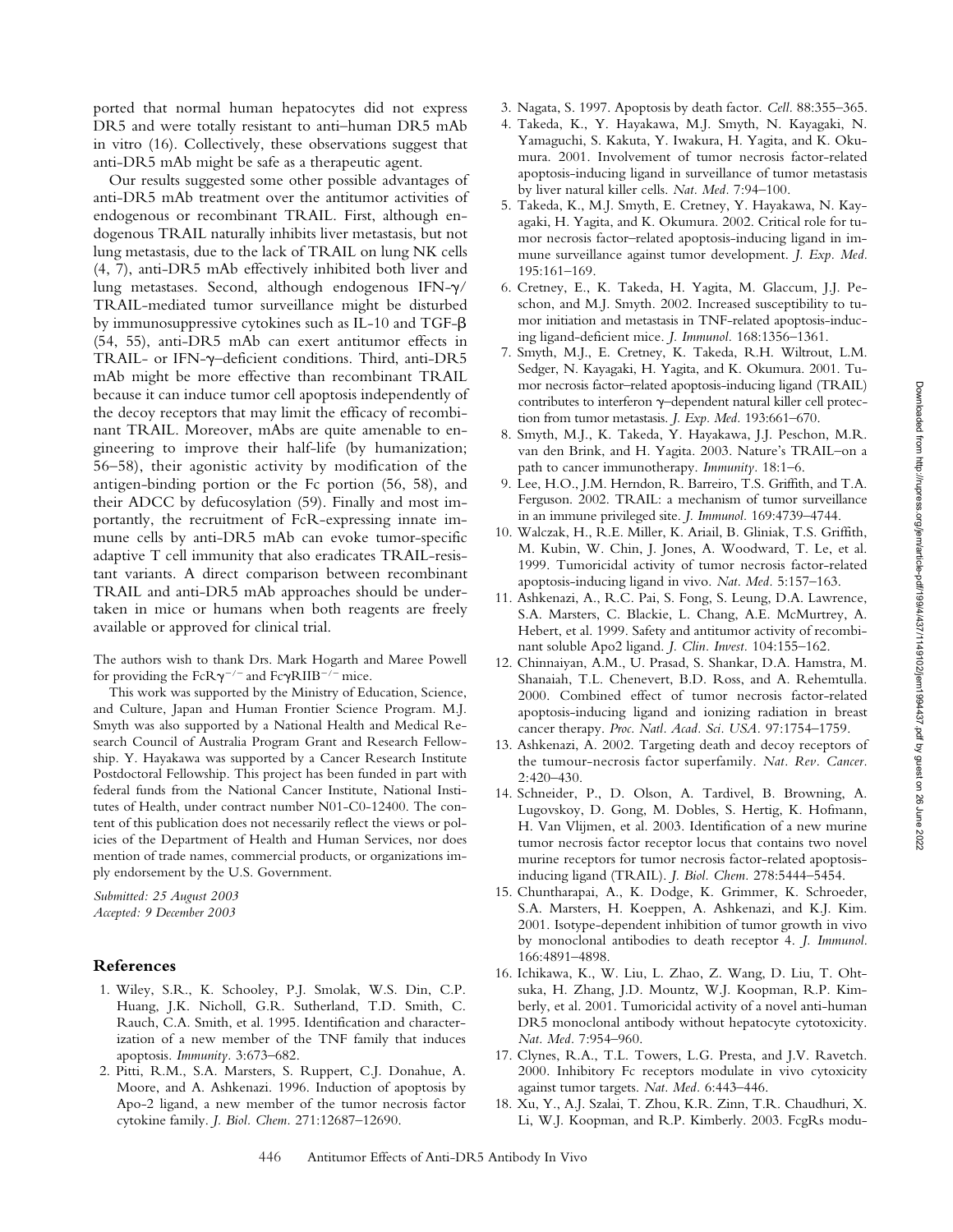late cytotoxicity of anti-Fas antibodies: implications for agonistic antibody-based therapeutics. *J. Immunol.* 171:562–568.

- 19. Kelly, J.M., P.K. Darcy, J.L. Markby, D.I. Godfrey, K. Takeda, H. Yagita, and M.J. Smyth. 2002. Induction of tumor-specific T cell memory by NK cell-mediated tumor rejection. *Nat. Immunol.* 3:83–90.
- 20. Kayagaki, N., N. Yamaguchi, M. Nakayama, K. Takeda, H. Akiba, H. Tsutsui, H. Okamura, K. Nakanishi, K. Okumura, and H. Yagita. 1999. Expression and function of TNFrelated apoptosis-inducing ligand on murine activated NK cells. *J. Immunol.* 163:1906–1913.
- 21. Latour, S., W.H. Fridman, and M. Daëron. 1996. Identification, molecular cloning, biologic properties, and tissue distribution of a novel isoform of murine low-affinity IgG receptor homologous to human Fc  $\gamma$  RIIB1. *J. Immunol*. 157:189-197.
- 22. Seki, N., Y. Hayakawa, A.D. Brooks, J. Wine, R.H. Wiltrout, H. Yagita, J.E. Tanner, M.J. Smyth, and T.J. Sayers. 2003. Tumor necrosis factor-related apoptosis-inducing ligand-mediated apoptosis is an important endogenous mechanism for resistance to liver metastases in murine renal cancer. *Cancer Res.* 63:207–213.
- 23. Nakayama, M., N. Harada, K. Okumura, and H. Yagita. 2003. Characterization of murine TWEAK and its receptor (Fn14) by monoclonal antibodies. *Biochem. Biophys. Res. Commun.* 306:819–825.
- 24. Karnovsky, M.L., and J.K. Lazdins. 1978. Biochemical criteria for activated macrophages. *J. Immunol.* 121:809–813.
- 25. Huet, S., L. Boumsell, B. Raynal, L. Degos, J. Dausset, and A. Bernard. 1987. Role in T-cell activation for HLA class I molecules from accessory cells: further distinction between activation signals delivered to T cells via CD2 and CD3 molecules. *Proc. Natl. Acad. Sci. USA.* 84:7222–7226.
- 26. Takeda, K., and G. Dennert. 1993. The development of autoimmunity in C57BL/6 *lpr* mice correlates with the disappearance of natural killer type 1–positive cells: evidence for their suppressive action on bone marrow stem cell proliferation, B cell immunoglobulin secretion, and autoimmune symptoms. *J. Exp. Med.* 177:155–164.
- 27. Seino, K., N. Kayagaki, K. Takeda, K. Fukao, K. Okumura, and H. Yagita. 1997. Contribution of Fas ligand to T cell-mediated hepatic injury in mice. *Gastroenterology.* 113:1315–1322.
- 28. Pulaski, B.A., and S. Ostrand-Rosenberg. 1998. Reduction of established spontaneous mammary carcinoma metastases following immunotherapy with major histocompatibility complex class II and B7.1 cell-based tumor vaccines. *Cancer Res.* 58:1486–1493.
- 29. Thome, M., P. Schneider, K. Hofmann, H. Fickenscher, E. Meinl, F. Neipel, C. Mattmann, K. Burns, J.L. Bodmer, M. Schröter, et al. 1997. Viral FLICE-inhibitory proteins (FLIPs) prevent apoptosis induced by death receptors. *Nature.* 386:517–521.
- 30. Irmler, M., M. Thome, M. Hahne, P. Schneider, K. Hofmann, V. Steiner, J.L. Bodmer, M. Schröter, K. Burns, C. Mattmann, et al. 1997. Inhibition of death receptor signals by cellular FLIP. *Nature.* 388:190–195.
- 31. Trinchieri, G. 1989. Biology of natural killer cells. *Adv. Immunol.* 47:187–376.
- 32. Herlyn, D., and H. Koprowski. 1982. IgG2a monoclonal antibodies inhibit human tumor growth through interaction with effector cells. *Proc. Natl. Acad. Sci. USA.* 79:4761–4765.
- 33. Jo, M., T.H. Kim, D.W. Seol, J.E. Esplen, K. Dorko, T.R. Billiar, and S.C. Strom. 2000. Apoptosis induced in normal human hepatocytes by tumor necrosis factor-related apopto-

sis-inducing ligand. *Nat. Med.* 6:564–567.

- 34. Zhang, L., T. Yoshimura, and D.T. Graves. 1997. Antibody to Mac-1 or monocyte chemoattractant protein-1 inhibits monocyte recruitment and promotes tumor growth. *J. Immunol.* 158:4855–4861.
- 35. Clynes, R., Y. Takechi, Y. Moroi, A. Houghton, and J.V. Ravetch. 1998. Fc receptors are required in passive and active immunity to melanoma. *Proc. Natl. Acad. Sci. USA.* 95:652– 656.
- 36. Trcka, J., Y. Moroi, R.A. Clynes, S.M. Goldberg, A. Bergtold, M.A. Perales, M. Ma, C.R. Ferrone, M.C. Carroll, J.V. Ravetch, et al. 2002. Redundant and alternative roles for activating Fc receptors and complement in an antibody-dependent model of autoimmune vitiligo. *Immunity.* 16:861–868.
- 37. Smith, M.R. 2003. Rituximab (monoclonal anti-CD20 antibody): mechanisms of action and resistance. *Oncogene.* 22: 7359–7368.
- 38. Pulendran, B., J. Banchereau, E. Maraskovsky, and C. Maliszewski. 2001. Modulating the immune response with dendritic cells and their growth factors. *Trends Immunol.* 22:41–47.
- 39. Hammerberg, C., N. Duraiswamy, and K.D. Cooper. 1996. Reversal of immunosuppression inducible through ultraviolet-exposed skin by in vivo anti-CD11b treatment. *J. Immunol.* 157:5254–5261.
- 40. van Spriel, A.B., H.H. van Ojik, A. Bakker, M.J. Jansen, and J.G. van de Winkel. 2003. Mac-1 (CD11b/CD18) is crucial for effective Fc receptor-mediated immunity to melanoma. *Blood.* 101:253–258.
- 41. Dhodapkar, K.M., J. Krasovsky, B. Williamson, and M.V. Dhodapkar. 2002. Antitumor monoclonal antibodies enhance cross-presentation of cellular antigens and the generation of myeloma-specific killer T cells by dendritic cells. *J. Exp. Med.* 195:125–133.
- 42. Amigorena, S. 2002. Fc  $\gamma$  receptors and cross-presentation in dendritic cells. *J. Exp. Med.* 195:F1–F3.
- 43. Selenko, N., O. Maidic, S. Draxier, A. Berer, U. Jager, W. Knapp, and J. Stockl. 2001. CD20 antibody (C2B8)-induced apoptosis of lymphoma cells promotes phagocytosis by dendritic cells and cross-priming of CD8<sup>+</sup> cytotoxic T cells. Leu*kemia.* 15:1619–1626.
- 44. zum Buschenfelde, C.M., C. Hermann, B. Schmidt, C. Peschel, and H. Bernhard. 2002. Antihuman epidermal growth factor receptor 2 (HER2) monoclonal antibody trastuzumab enhances cytolytic activity of class I-restricted HER2-specific T lymphocytes against HER2-overexpressing tumor cells. *Cancer Res.* 62:2244–2247.
- 45. LeBlanc, H., D. Lawrence, E. Varfolomeev, K. Totpal, J. Morlan, P. Schow, S. Fong, R. Schwall, D. Sinicropi, and A. Ashkenazi. 2002. Tumor-cell resistance to death receptor– induced apoptosis through mutational inactivation of the proapoptotic Bcl-2 homolog Bax. *Nat. Med.* 8:274–281.
- 46. Heath, W.R., and F.R. Carbone. 2001. Cross-presentation, dendritic cells, tolerance and immunity. *Annu. Rev. Immunol.* 19:47–64.
- 47. Albert, M.L., B. Sauter, and N. Bhardwaj. 1998. Dendritic cells acquire antigen from apoptotic cells and induce class I-restricted CTLs. *Nature.* 392:86–89.
- 48. Norbury, C.C., L.J. Hewlett, A.R. Prescott, N. Shastri, and C. Watts. 1995. Class I MHC presentation of exogenous soluble antigen via macropinocytosis in bone marrow macrophages. *Immunity.* 3:783–791.
- 49. Akiyama, K., S. Ebihara, A. Yada, K. Matsumura, S. Aiba, T. Nukiwa, and T. Takai. 2003. Targeting apoptotic tumor cells